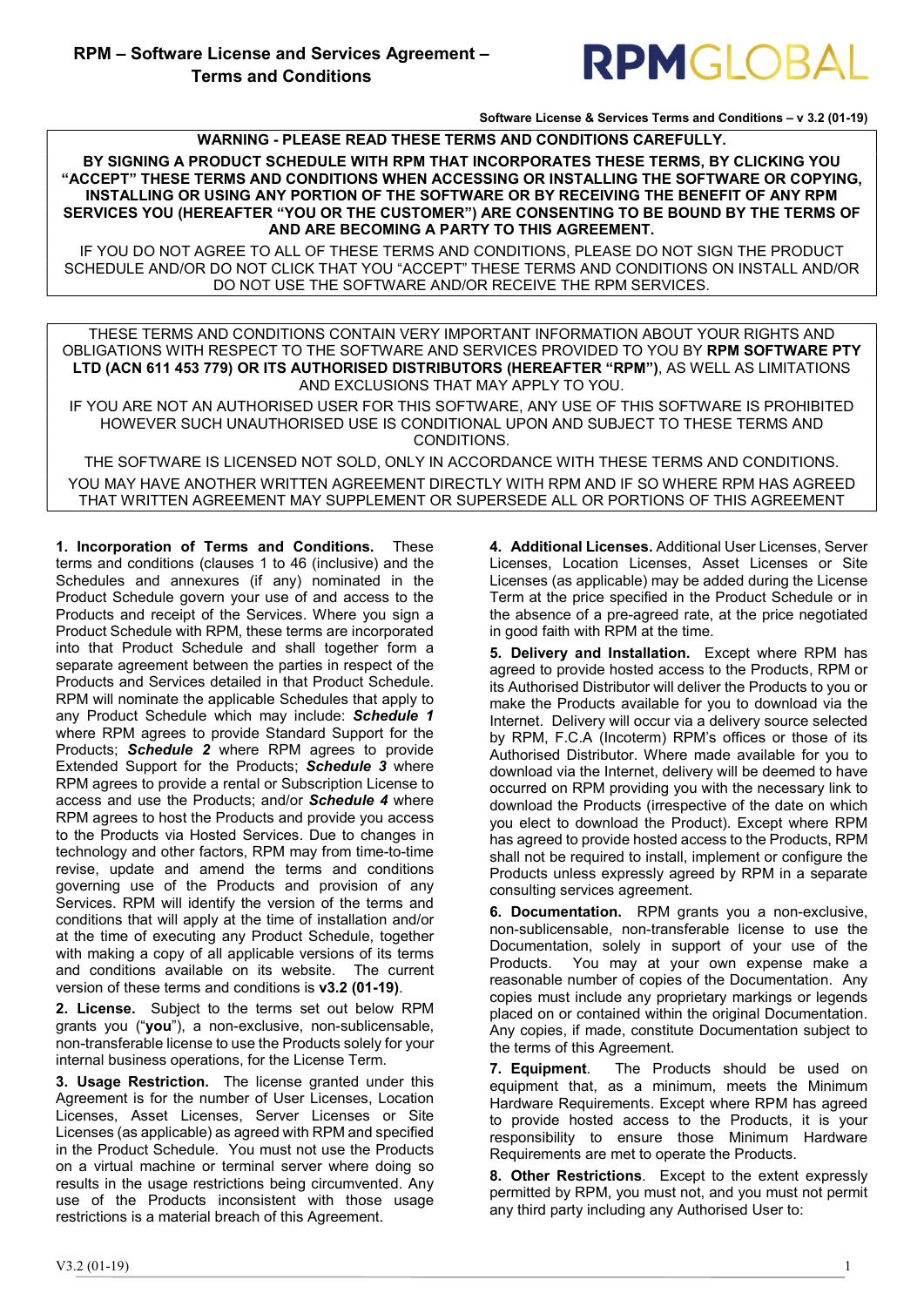- a. relicense, sublicense, rent, lease, sell, assign, lend or otherwise transfer the Products, or use the Products for the benefit of anyone other than yourself;
- b. separate the component parts of any Product for use on more than one computer system (other than in respect of separately licensed components of the Product for example where a Product is licensed on the basis of both a Location License and a User License basis); or
- c. copy the Products, except that you may make one copy of each Product for backup purposes provided that you affix or confirm the presence of any proprietary markings or legends placed on or contained within the original Product to the copy of the Product. The terms of this Agreement apply, with any necessary changes, to any copies of a Product made in accordance with the foregoing; or
- d. use the Products to provide any application service provider (ASP), hosted or bureau services or process the data of any third party not specifically authorised by RPM;
- e. use the Product to develop a product or provide a service that is competitive with the Product or any Service provided or offered to the market by RPM; or
- f. directly or indirectly access or use any "non-public" application program interfaces (API's); being any API that RPM does not expressly make available for third party interface or access as further detailed in the Documentation released for each Product.

9. No Modifications. Except to the extent permitted under applicable law, you shall not modify the Products or merge all or any part of the Products with any other software without RPM's express written permission. This Agreement applies to the Products as modified.

10. No Reverse Engineering. You shall not reverse assemble or reverse compile, or otherwise attempt to determine Source Code, protocols or trade secrets of any part of the Products, or directly or indirectly allow or cause a third person to do any of the foregoing. You may not attempt to circumvent any security measures incorporated in any Dongle (if any) provided with the Product. All works created in violation of this clause are derivative works of the Products, and you assign all right, title and interest in and to those derivative works to RPM.

11. Security. You shall be solely responsible for the use, supervision, management and control of the Products (including any Dongle (if any)) and Documentation. You shall ensure that the Products (including any Dongle (if any)) and Documentation are protected at all times from misuse or unauthorised use.

12. License Fee. You must pay RPM or the Authorised Distributor (if directed by RPM) the License Fee on the payment terms agreed with RPM. The licenses granted under this Agreement will automatically be revoked in the event that you fail to pay the License Fee as set out above.

13. Maintenance Services and Maintenance Fee. Subject to payment by you of the Maintenance Fee, RPM and/or its Authorised Distributor will provide you with Maintenance Services. Unless otherwise agreed with RPM, the Maintenance Services shall commence on delivery of the Product and continue for an initial twelve (12) month maintenance period which shall automatically renew unless terminated pursuant to the terms of this Agreement. Unless terminated by either party by notice in writing in accordance with the termination provisions of the agreed Maintenance Services schedule, or otherwise in accordance with clause 30 of these terms and conditions, the Maintenance Services term shall automatically renew for successive 12-month periods with the Maintenance Fee adjusted annually in the manner detailed in the agreed Maintenance Services schedule. Your right to receive Upgrades of the Products is conditional upon the payment of all Maintenance Fees. RPM may charge additional License Fees and Maintenance Fees for any Third Party Products incorporated in an Upgrade. In the event that you have chosen to terminate Maintenance Services and then you wish to reinstate the Maintenance Services RPM may require you to pay a reinstatement fee as detailed in the agreed Maintenance Services schedule.

14. Amended Terms and Conditions with Upgrades. As a recipient of paid Maintenance Services or under a paid Subscription License you are entitled to receive Upgrades of the licensed Products as and when RPM makes those Upgrades available to its customers under its product release cycle. You acknowledge that the terms and conditions governing the use of the upgraded licensed Products may be revised, updated and amended by RPM and revised terms and conditions may apply to use of any Upgrades to the licensed Products. The terms and conditions that apply to the licensed Products following any Upgrade may be materially different to the terms and conditions accepted by you at the time you originally licensed and installed the Product. RPM will identify the version of the terms and conditions that will apply to the Upgrade of the Product and will provide you with a "clickthru" version of those applicable terms and conditions that will apply to each Upgrade and the upgraded licensed Product, together with making a copy of all applicable versions of its terms and conditions available on its website. You expressly acknowledge and agree that your acceptance, installation and use of any Upgrade of the licensed Products (as and when released by RPM) and thereafter the upgraded licensed Product, will be governed by the version of the terms and conditions accepted by you at the time of installation of the Upgrade. All prior terms and conditions in respect of the Product shall be superseded and replaced at that time.

15. IP Rights. As between RPM and you, RPM retains all right, title and interest in and to the Products (including, to avoid doubt, all material and work product resulting from performance of any Services) and the Documentation, including without limitation, any copy or derivative work of, or modification to, any part of a Product or the Documentation. You will, if required, assign (or procure the assignment) to RPM all Intellectual Property rights in and to any derivative work of or modification to a Product or the Documentation. You must not take any action which would jeopardise or interfere with RPM's ownership of and rights with respect to the Products.

16. Third Party software. You acknowledge that some Products may be provided with Third Party Products. This is third party software which RPM cannot control and for, and in respect of, which RPM bears no additional responsibility or liability beyond that disclosed. In this regard, RPM acts as licensor of those Third Party Products on terms disclosed by RPM. RPM does not grant any additional rights, assume any obligations or make any representations or warranties in respect of any such Third Party Products other than as disclosed.

17. Verification. RPM may request and gain access to your premises for the limited purpose of conducting an inspection to determine and verify your compliance with

# **RPMGLOBAL**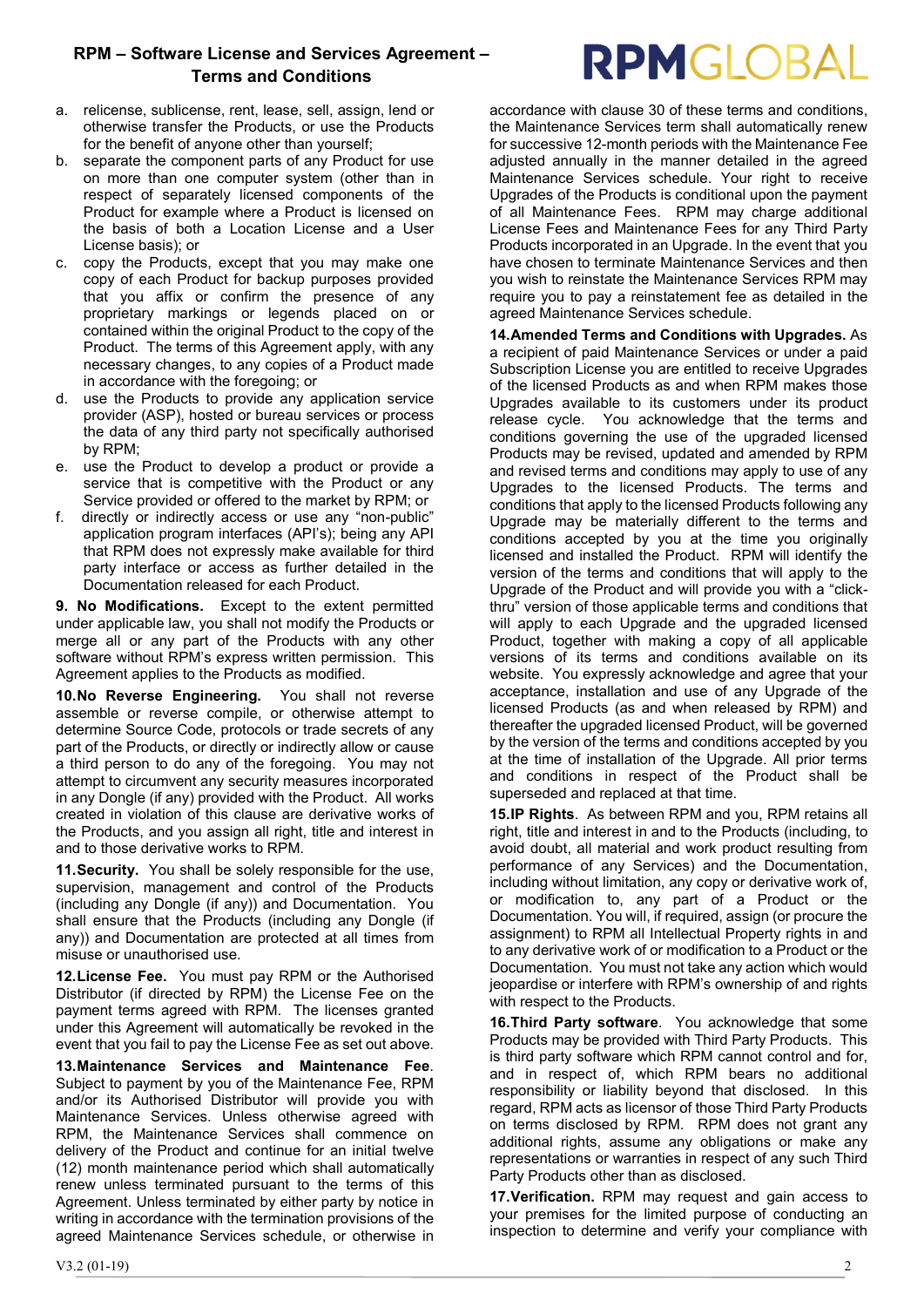the terms of this Agreement including but not limited to usage of the Products within the required usage restrictions. RPM will give you at least five (5) days advance written notice of any such inspection and will conduct the same during normal business hours in a manner that does not unreasonably interfere with your normal operations. In the event that such inspections identify your usage of the Products exceeds the relevant restrictions under this Agreement, then you must immediately pay to RPM (at RPM's then current list price) the additional License Fees and Services Fees to reflect your actual use of the Products, together with RPM's costs of the inspection (including the fees of any professional advisers instructed by RPM to assist in the inspection). Your new license will become effective upon payment of such invoice.

18. Taxes. You will bear all Taxes and duties attributable to the licensing of the Products and the provision of Services. In the event that withholding tax or royalty is payable or required to be withheld and paid to any authority in relation to any supply of the Products or Services, you shall increase the amount of any payment to RPM so that the amount actually received by RPM is no less than the invoiced License Fee or Services Fee (as applicable).

19. Late payments. Invoice amounts will be considered delinquent if not received by RPM within 30 days after the invoice date. Interest will be added to delinquent amounts at the rate of 1.5% per month (being 18% per annum) or the maximum amount allowed by law, whichever is less. Failure to make payment within the time limits set out in this clause is a material breach and excuses RPM from any performance under this Agreement. RPM may suspend or terminate the license granted under this Agreement or the Services for your failure to make timely payments after tendering 7 days written notice to you.

20. Confidential Information. The Products and Documentation, including all Error Corrections, Upgrades and all other materials supplied as part of any Services, constitute confidential information of RPM and its licensors. You must not disclose or make available the Products or the Documentation to any third party, except as otherwise expressly permitted by RPM. RPM agrees to maintain the confidentiality of any information you provide to RPM during the provision of any Services or otherwise under this Agreement and not to provide that information to any third party or use that information other than as required in order to provide the Services or license the Products under this Agreement.

21. Warranty Disclaimer. RPM does not warrant that the Products or the Services will be free from defects or errors. The Products and Services are provided "as is" and RPM gives no warranty as to their use, fitness for purpose, accuracy or performance, nor as to the results generated therefrom. Whilst you are receiving Maintenance Services or under a paid Subscription License, with respect to any Errors that you report to RPM, you agree that RPM's sole and exclusive obligation and your sole and exclusive remedy is for RPM to use commercially reasonable efforts to correct such Errors. The warranty in this clause is, to the extent permitted by law, in lieu of all other warranties, express, implied, or statutory, regarding the Products and Services, including any warranties of merchantability, fitness for a particular purpose, title, and subject to clause 22 non-infringement of third party rights.

22. Third Party infringement claims. RPM agrees to defend and indemnify you from any successful claims from any third party that your use of the Products or receipt of the Services infringes the copyright of that third party, provided that you promptly notify RPM of any such claim, give RPM the right to control the defence of such claim and (at RPM's cost) fully cooperate with RPM in the defence and settlement of such claim. The foregoing obligation does not apply to any claim arising out of or relating to:

- a. use of other than the then-current, unaltered version of the Product;
- b. any use other than in accordance with this Agreement or the Documentation;
- c. any use or combination of a Product with any non-RPM software, equipment or material, if such infringement would have been avoided but for such use or combination;
- d. any third party software or hardware;
- e. any modification or alteration to a Product not made by RPM; or
- f. any use of the allegedly infringing Product after RPM has supplied you non-infringing alternative.

You acknowledge and agree that the foregoing obligation constitutes RPM's sole and exclusive obligation and your sole and exclusive remedy in respect of any claims of infringement of third party rights.

23. Indemnity. You agree to indemnify RPM against any loss or damage RPM may suffer or incur in respect of any claim or action by any User, including any Authorised User who is not your employee, agent or subcontractor, an Approved Entity or any third party that arises as a result of:

- a. any use of any modifications made by you under clause 9;
- b. use of the Products in combination with other goods or software not specifically approved by RPM;
- c. use of the Products in a manner or for a purpose not reasonably contemplated or authorised by RPM; or
- d. any transaction entered into by you relating to the Products without RPM's consent.

24. Indemnity - Unauthorised Users. You agree to indemnify RPM against any loss or damages RPM may suffer or incur in respect of any claim or action by any Unauthorised User who is not your employee or any other third party that arises as a result of use of the Products.

25. Liability - Products. To the extent permitted by law, RPM's total aggregate liability to you in connection with the Products or the use of the Products for any damages or loss is limited to (i) in respect of any perpetual license – an amount equivalent to the initial perpetual License Fee paid; and (ii) in respect of any Subscription License – the amount of the Subscription Fees paid for the twelve month period immediately preceding the point at which the claim arose.

26. Liability - Services. To the extent permitted by law, RPM's total aggregate liability to you in connection with any Services for any damages or loss is limited to an amount equivalent to the amount of the Services Fee paid under this Agreement for the twelve month period immediately preceding the point at which the claim arose.

27. Exclusion. RPM's liability to you and any Authorised User, Approved Entity or third party for any lost profits, revenues, savings, data or goodwill, or for any indirect, consequential, special, exemplary or incidental damages, is expressly excluded.

28. Liability limitation and exclusion. The provisions of clauses 25, 26 and 27 apply to any cause of action in respect of such liability including breach of contract, breach of statutory duty, tort (including negligence) or otherwise.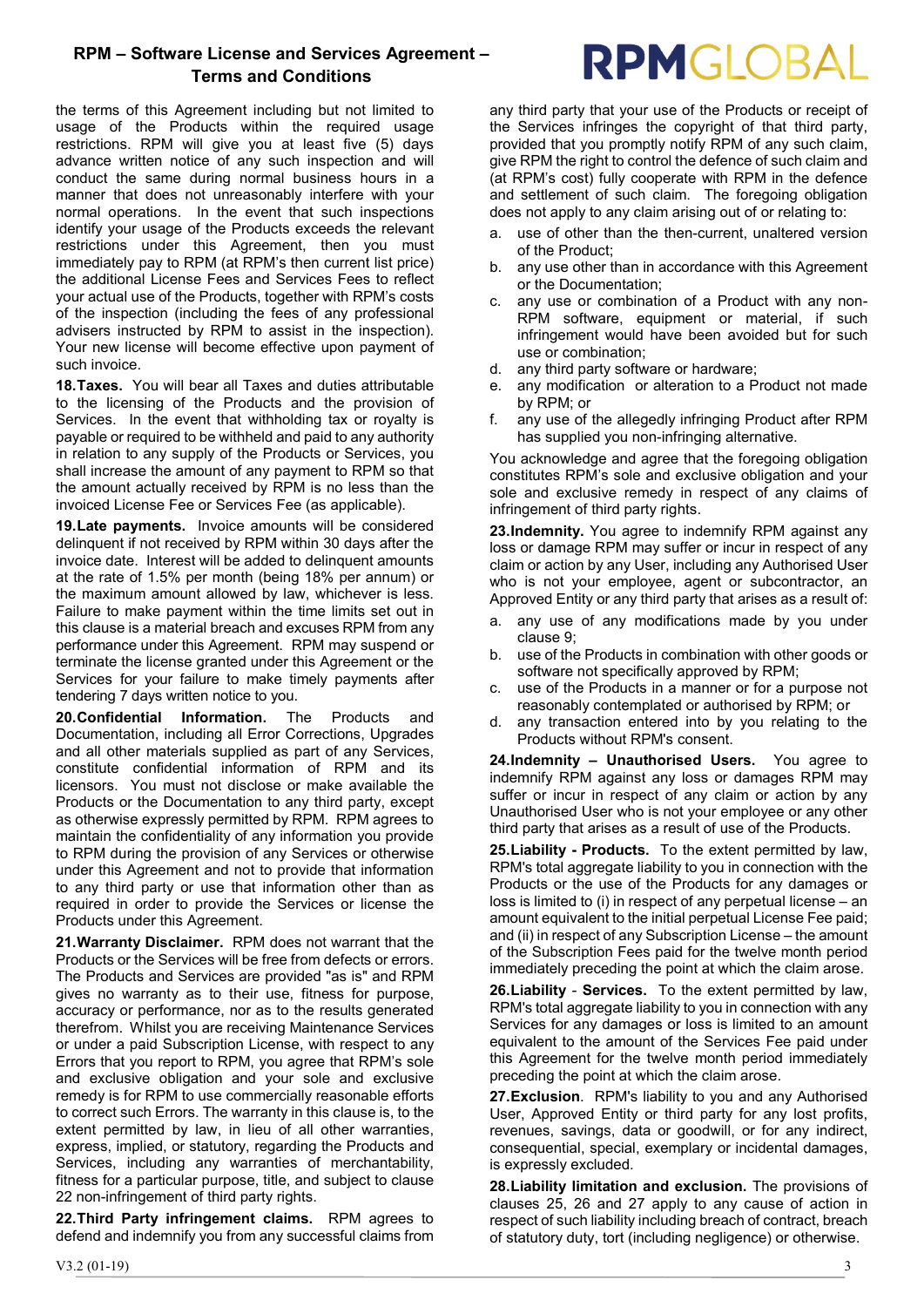29. Representations. You warrant that you have not relied on any representation made by RPM which has not been stated expressly in this Agreement, or upon any descriptions, illustrations or specifications contained in any document including catalogues or publicity material produced by RPM. You acknowledge that to the extent RPM has made any representation which is not otherwise expressly stated in this Agreement, you have been provided with an opportunity to independently verify the accuracy of that representation.

30. Termination. RPM may terminate this Agreement immediately by written notice if you or any Authorised User uses the Products in breach of this Agreement. Upon such termination, the licenses granted herein will automatically terminate and you must uninstall the Products, deliver to RPM (or, at RPM's option destroy) all copies of the Products and the Documentation under your, and all Authorised User's, possession or control and confirm to RPM in writing that all copies of the Products have been removed and returned or destroyed.

31. Implied terms. RPM expressly excludes any implied terms in respect of the Products, Documentation or Services, including, without limitation, any implied term, guarantee or warranty as to fitness for purpose. Where legislation implies into this Agreement any guarantee, condition or warranty, and that legislation avoids or prohibits provisions in a contract excluding or modifying the application of, or exercise of, or liability under such guarantee, condition or warranty, the guarantee, condition or warranty shall be deemed to be included in this Agreement. However, RPM's liability for any breach of such guarantee, condition or warranty shall be limited, at RPM's option, to one or more of the following:

- a. if the breach relates to goods, the replacement or repair of the goods, the supply of equivalent goods or the payment of the cost of replacing or repairing the goods or of acquiring equivalent goods; or
- b. if the breach relates to services, the supplying or cost of having supplied the services again.

32. Dispute resolution. In the event of any dispute, claim, cause of action, disagreement or "pass-through" claim for indemnification and/or contribution arising from or relating to this Agreement, the parties will consult and negotiate with each other in good faith and, recognizing their mutual interests, attempt to reach a just and equitable resolution satisfactory to both parties.

If the parties do not reach a resolution of the matter within 30 days, then the parties agree to submit the matter to mediation in Brisbane, Australia in accordance with The Resolution Institute Mediation Rules. If the dispute has not been settled pursuant to those Rules within 45 days following the filing of a "notice of dispute" or within such other period as the parties may agree, then to the fullest extent permitted by law:

- a. the claim will be brought and tried in the judicial jurisdiction of the courts of Queensland Australia; and
- the prevailing party will be entitled to recovery of all reasonable costs incurred, including staff time, court costs, lawyers' fees and other claim-related expenses.

Any action, claim, lien, or legal dispute that RPM initiates relating to delinquent payments is not subject to the requirements set out in this clause 32.

This clause 32 continues in force even where this Agreement has been fully performed, terminated or rescinded or where the parties or any of them have been discharged from the obligation to further perform this Agreement for any reason.

33. Delays. RPM is not responsible to you or anyone else for any failure to provide the Products or any of the Services if the failure is due to a cause outside RPM's control. RPM will tell you if there is a delay that will affect the Products or any of the Services and the cause of the delay.

34. Governing law. This Agreement is governed by the laws of the State of Queensland, Australia. The parties submit to the jurisdiction of the courts of that place. The United Nations Convention on Contracts for the International Sale of Goods does not apply to this Agreement.

35. Notices. Notices under this Agreement must be in writing and delivered to the addressee.

36. Assignment. You may not assign, novate or sublicense this Agreement or any or your rights or obligations under this Agreement without RPM's prior written consent. RPM may consent to the assignment or novation of this Agreement by you subject to any conditions it chooses to impose. RPM may assign this Agreement and any of its rights and obligations under this Agreement. Any change of control of the Customer shall be deemed to be an assignment requiring the consent of RPM under this clause.

37. Entire Agreement. This Agreement sets out the entire understanding of the parties with respect to the subject matter hereof. You agree that any terms and conditions attached to, contained within or referenced in any purchase order you may issue, regardless of when such purchase order may be issued, do not and will not apply to the subject matter of this Agreement.

38. Severability. If any provision of this Agreement is held to be illegal or unenforceable, then the remainder of this Agreement has full force and effect and the parties will in good faith negotiate to replace the illegal or unenforceable term with a term which carries out the parties' intentions to the greatest lawful extent.

39. Amendment. This Agreement may not be modified or amended except in a writing signed by both parties.

40. No Waiver. A provision of this Agreement or a right created under it may not be waived except in writing, signed by the party to be bound. No waiver of any breach will be construed to be a waiver of any subsequent breach of the same or any other provision.

41. Publicity. You consent to RPM naming your organisation, using your organisation's logo, and providing a general description of the Products used by you in any marketing material issued by RPM.

42. Ethical Business Practices and Export Control. The parties themselves and on behalf of their owners, affiliates, directors, officers, employees, agents or intermediaries warrant that they do not and will not directly or indirectly pay, offer to pay, promise to make, solicit or accept bribes, secret commissions or other improper payments or benefits or authorise the payment of any monetary funds or things of value, or the provision of any services, directly or indirectly, to employees of the parties or to any other related persons; or to any other persons (including public, government and municipal officers) affecting acts / omissions or decisions of these persons in order to gain any undue advantages or secure any business, either personally or on behalf of the party they represent or to any other illegal aims. The parties themselves and on behalf of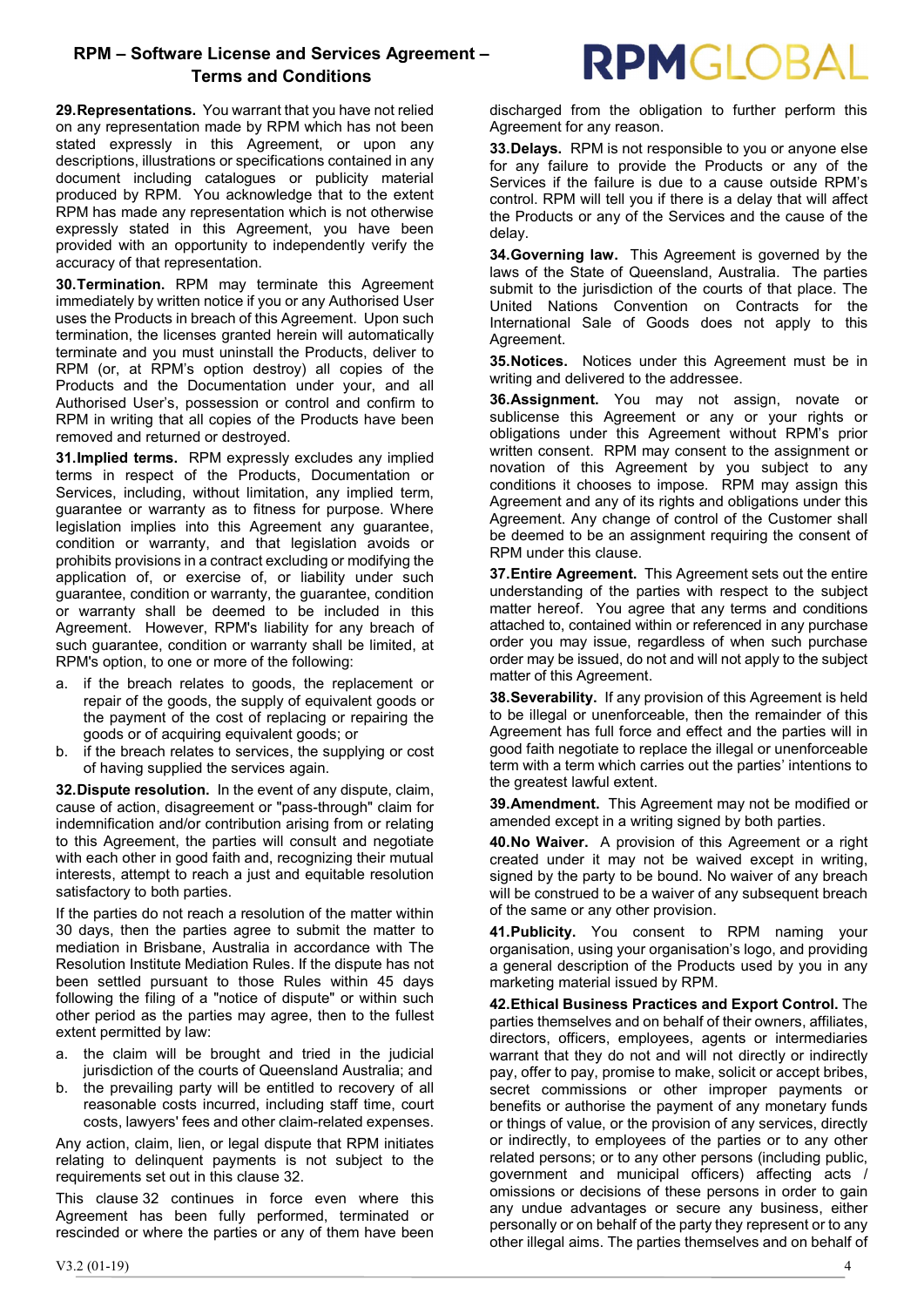their owners, affiliates, directors, officers, employees, agents or intermediaries warrant that they do not do not and will not directly or indirectly pursue actions that under any legislation applicable to this Agreement (including but not limited to the laws governing this Agreement under clause 34 and the laws of the United States of America, the United Kingdom and/or Australia) are determined as active / passive bribery or corrupt business practices, or pursue actions violating the applicable legislation and international instruments on combating legalisation (laundering) of illegally gained income. The parties agree that they will also take measures to prevent such actions by their affiliates, employees and intermediaries. Without limiting any other clause of this Agreement, RPM may refuse to deliver a Product, and may immediately terminate this Agreement if the Product is used or proposed to be used at any site that is illegal, sanctioned or otherwise restricted, by any regulations administered by the Commonwealth of Australia, US Department of Treasury's Office of Foreign Assets Control (OFAC), the export administration regulations (EAR) administered by the US Department of Commerce's Bureau of Industry and Security (BIS) or similar; or if you or any of your agents, officers, directors, or employees are identified as being engaged in proliferation or as a restricted party on any of the lists maintained by the Australian or US Government including but not limited to the Denied Persons List, Unverified List, Entity List, Specially Designated Nationals List, Debarred List, Non-proliferation Sanctions and General Order 3 to Part 736. In case any of the parties has any suspicion that violation of any of the provisions of this clause has occurred or may occur, the party shall give written notification to the other party. Upon written notification, the party has the right to withhold performance of its obligations under this Agreement until a confirmation that the violation has not occurred or will not occur is obtained. The other party shall provide such confirmation within ten working days upon the receipt of the written notification. In the written notification the party shall refer to facts or provide reliable materials confirming or giving reason to believe that violation of any of the provisions of this clause has occurred or may occur by the other party, its affiliates, employees or intermediaries, expressed in actions that under any applicable legislation are determined as active / passive bribery or corrupt business practices, or in actions violating any applicable legislation and international instruments on combating legalisation of illegally gained income. The obligation of the parties to refrain from committing any wrongful acts specified in this clause is an essential condition of the Agreement. If one of the parties commits any wrongful act specified in this clause, and / or if the other party, within the legal time limit, does not receive a confirmation that the violation has not occurred or will not occur, the other party shall have the right to unilaterally terminate this Agreement in full or in part by giving written notification of termination. The defaulting party shall defend, indemnify, and hold harmless the other parties from and against any claims, losses and liabilities resulting from any breach of the obligations detailed in this clause. The obligations under this section shall survive the termination or expiration of this Agreement.

43. Open Source. The Products licensed may include or incorporate third party source code or software which is licensed under the open source initiative licenses including but not limited to Apache, BSD, GNU General Public License (GPL), GNU Library or "lessor" General Public

# **RPMGLOBAL**

License (LGPL), MIT license, Mozilla Public License, Common Development & Distribution License, Eclipse Public License, Boost Software License, zlib/libpng license (Zlib) and any other similar royalty-free/open source license (collectively, the Open Source Licenses and Open Source Software). Wherever Open Source Software is provided RPM shall use reasonable endeavours to identify the Open Source Software and applicable Open Source License that applies in the Documentation provided with the Product. This Agreement does not modify or abridge any rights or obligations you may have in Open Source Software under applicable Open Source Licenses. Any use of Open Source Software outside of your licensed use of applicable Product is subject to the rights and obligations under such third party technology's Open Source License. Open Source Software programs that are separate from RPM Products are provided as a courtesy to you and are licensed solely under the relevant Open Source License.

44. Language. Unless otherwise agreed with RPM, reference to any Product or Documentation refers to the non-localised English language version of that Product or Documentation.

45. Definitions The following terms when used in this Agreement have the following definitions.

"Approved Entity" means the entities advised by you to RPM at the time of purchase of the Products.

"Asset" means an item of equipment or property owned or controlled by the Customer the details of which are being controlled, stored, managed or maintained by a licensed RPM Product.

"Asset Licenses" means a Product licensed that is restricted to a specified number of Assets as agreed with RPM.

"Authorised Distributor" means a third party partner authorised by RPM to distribute the Products and/or provide the Services and or issue the Invoice for payment of the License Fee and Services Fee to you which may include RPM, an Authorised Distributor, a related company within the RPM group of companies or any other third party approved by RPM as disclosed by RPM to you.

"Authorised User" means any Users that use, access, display, run, or otherwise interact with the Product at any given time. The Users must be employees, agents or subcontractors of the Approved Entity.

"Commencement Date" means the commencement date as set out in any Product Schedule entered into with RPM or otherwise is the date you purchase the Product from RPM.

"Concurrent User" means the number of Authorised Users of a Product that may concurrently access the Product at any one moment in time.

"Computer" means any personal computer, workstation or server containing one or more central processing units and/or one or more graphic processing units.

"Documentation" means the user guides and manuals for installation and use of the Products that RPM provides to you.

"Dongle" means in respect of a Single User software Product a hardware device provided with the Product that is required to operate the Product.

"Error" means a reproducible defect in a Product that results in a failure of the Product, when used in accordance with RPM's instructions, to function substantially in accordance with the Product's specifications. An Error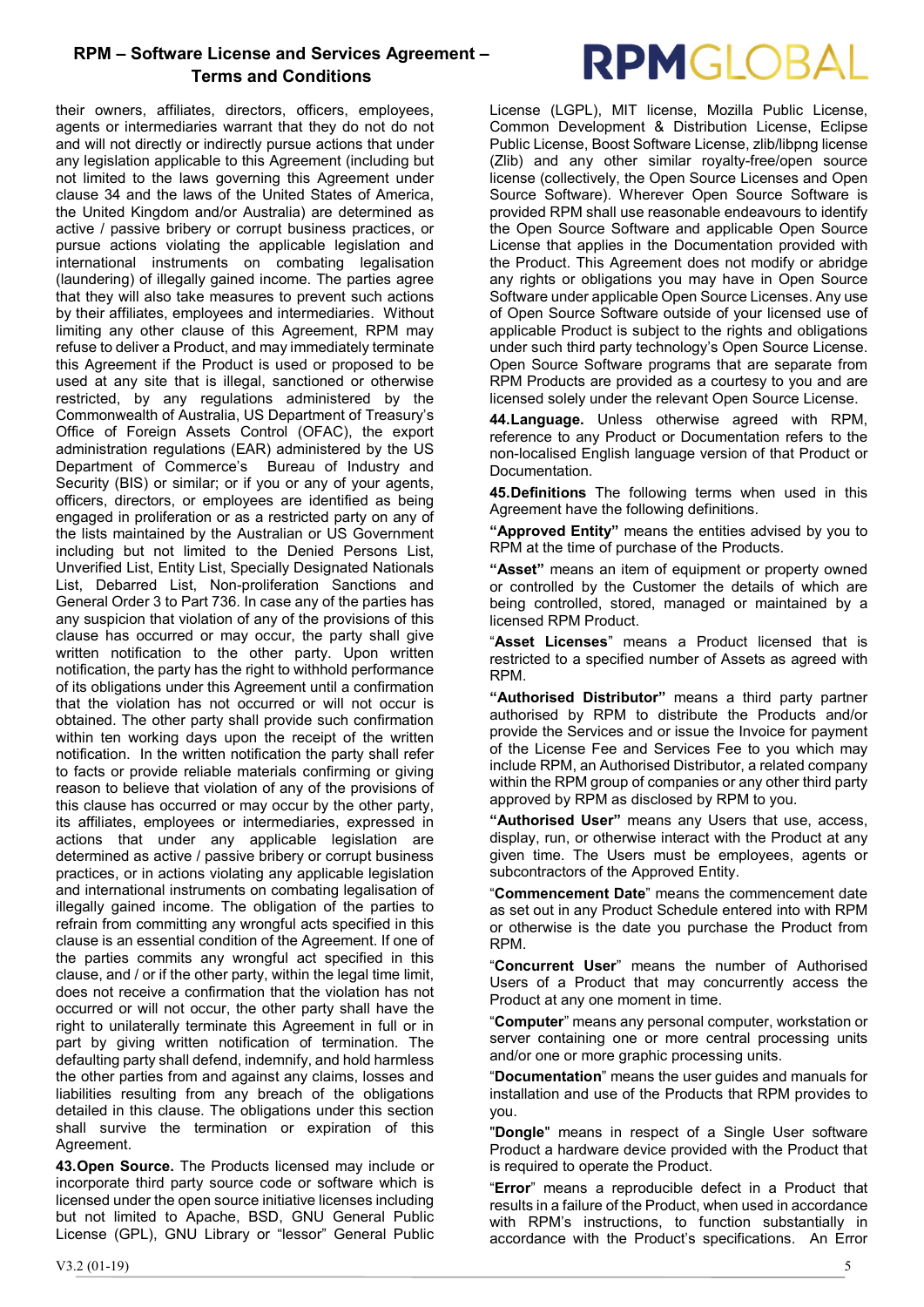RPMGLOBAL

does not include any failure to achieve a particular result, target or solution.

"Error Correction" means either (a) a bug fix, patch, work around or other modification for a Product that corrects an Error or (b) a procedure or routine for a Product that eliminates the practical adverse effect of an Error.

"Hosting Services" means RPM providing access to the licensed Product by way of making the Product available over the Internet for use by the Customer by RPM installing the Product on infrastructure owned or operated by RPM or a third party supplier. The Product is not installed on infrastructure owned or operated by the Customer.

"Intellectual Property" includes all present and future rights conferred by statute, common law or equity in or in relation to any copyright, all proprietary rights in relation to inventions (including patents), registered and unregistered trademarks, designs, circuit layouts, business and domain names and all other proprietary rights resulting from intellectual activity in the industrial, commercial, scientific, literary or artistic fields.

"License Fee" means the license fee for the Products, as set out in any Product Schedule entered into with RPM or otherwise is the fee you have agreed with RPM to pay for use of the Products.

"License Term" is the period as set out in any Product Schedule entered into with RPM or otherwise is in the absence of agreement otherwise with RPM shall be perpetual.

"Location License" means a Product licensed that is restricted to use at a nominated Customer location which can be a Customer operation/site or collection of operations/sites as specified in the relevant Product Schedule.

"Maintenance Fee" means the fee charged for Maintenance Services.

"Maintenance Services" means the support and maintenance services for Products that RPM provides to you under this Agreement as detailed in either Schedule 1 ("Standard Support") or Schedule 2 ("Extended Support") as selected in the Product Schedule or in the absence of such selection Standard Support.

"Minimum Hardware Requirements" means the minimum requirements for equipment on which the Products are licensed to run, as notified by RPM to you from time to time.

"Named Users" means the number of specifically named and identifiable Authorised Users that may access the Software;

"Non-Error" has the same meaning given to that term in the Maintenance Services Schedule to this Agreement.

"Products" means the object code versions of the computer software products agreed to be licensed by RPM to you (including any Products expressly set out in any Product Schedule entered into with RPM) and may include a Dongle (if any), and the term Product includes the object code versions of any Error Corrections or Upgrades for those products supplied to you under this Agreement.

"Product Schedule" means a schedule executed by the parties which if entered into forms the separate agreement as detailed in clause 1.

"Schedule of Triage" means the schedule of triage set out in the Maintenance Services schedule.

"Server License" means a Product that is installed and running on a server owned or controlled by the Customer that Authorised Users of that Customer are licensed to access. A separate server license is required for each production instance of the Product running on the server including any virtual machine instance.

"Services" means the Maintenance Services and/or Hosting Services agreed to be performed by RPM as specified in a Project Schedule

"Services Fees" means those amounts payable by you for the provision of any Maintenance Services and/or Hosting Services as set out in any Product Schedule entered into with RPM or otherwise as agreed at the time of purchase and adjusted in accordance with the terms of this Agreement.

"Single User" means a specified number of Users of a Product that may access a single installation of a Product on a Computer which may be accessed by a single User using the supplied Dongle.

"Site License" means a Product that is restricted to use with Users located at and/or performing work related to a specified Customer site or operation.

"Source Code" means the human-readable version of a software Product that can be compiled into executable code.

"Subscription License" means a license granted by RPM under an ongoing regular payment structure (the "Subscription Fee") that allows the Customer to access and use a specific Product for a specific period of time at a set price per Location, Server, Site, User or Asset and under which the Customer's rights to use and access the Software cease upon conclusion of the relevant subscription term unless that term is renewed.

"Tax" means any tax, levy, impost, deduction, charge, rate, duty or withholding which is levied or imposed by a government authority (local, State, Federal or otherwise) from time to time, including any stamp, value added, goods and services or transaction tax, duty or charge, excluding taxes on profit or capital gains.

"Third Party Product" means a software Product owned or licensed by a third party other than RPM.

"Unauthorised User" means any User that is not specifically authorised to use the Product.

"Upgrade" means a revision or release of a Product that RPM generally releases to its end user customers receiving Maintenance Services from RPM. An Upgrade does not include a release of another product or module that is not part of the Product licensed to you.

"User" means a natural person using the Products to perform activities related to their employment furthering your internal business purposes.

"User Licenses" means a Product licensed that is restricted to a specified number of Concurrent Users, Named Users or Single Users as agreed with RPM.

#### 46. Interpretation.

46.1 Reference to:

- a. one gender includes the others;
- b. the singular includes the plural and the plural includes the singular;
- c. a person includes a body corporate;
- d. a party includes the party's executors, administrators, successors and permitted assigns;